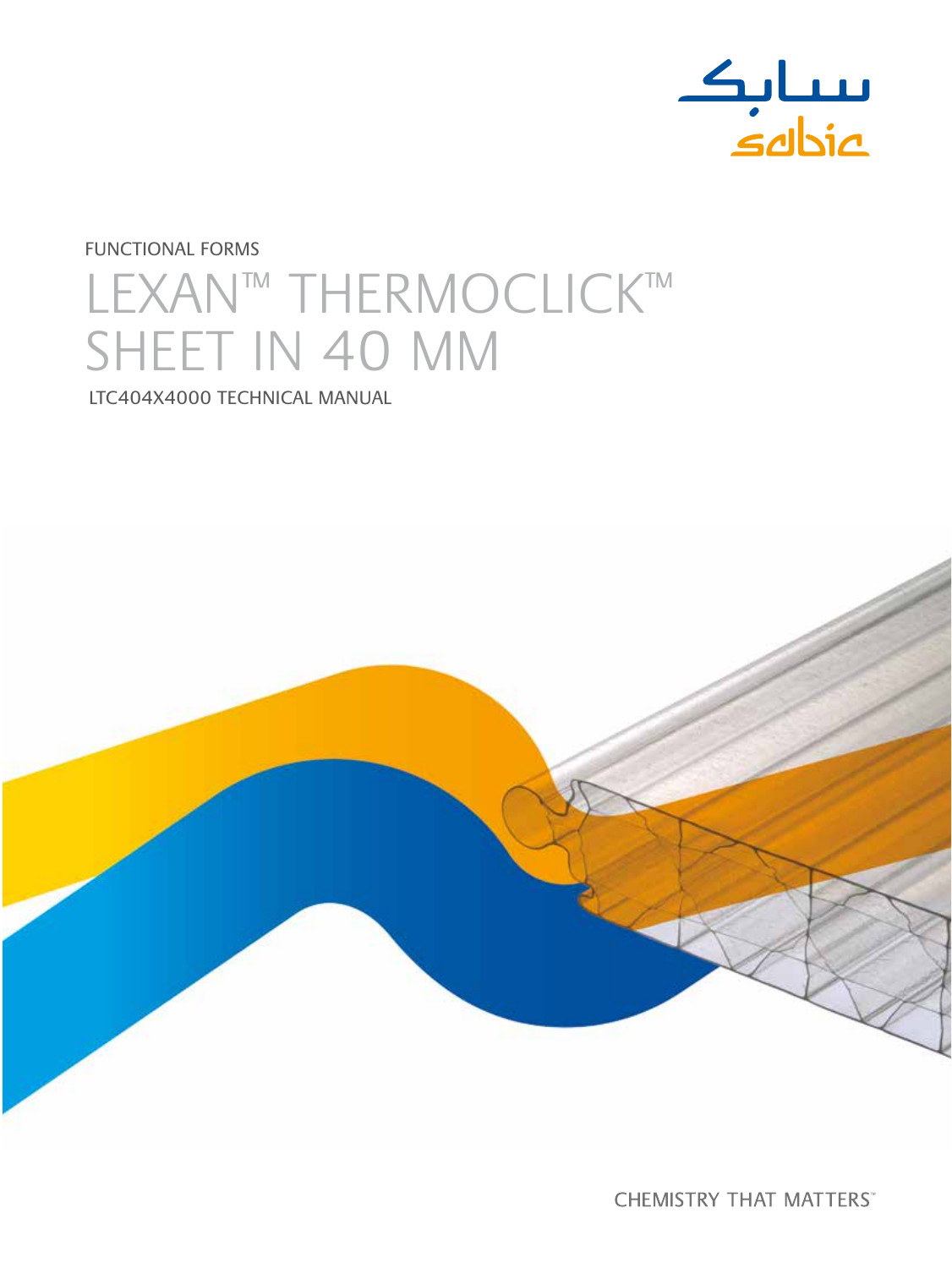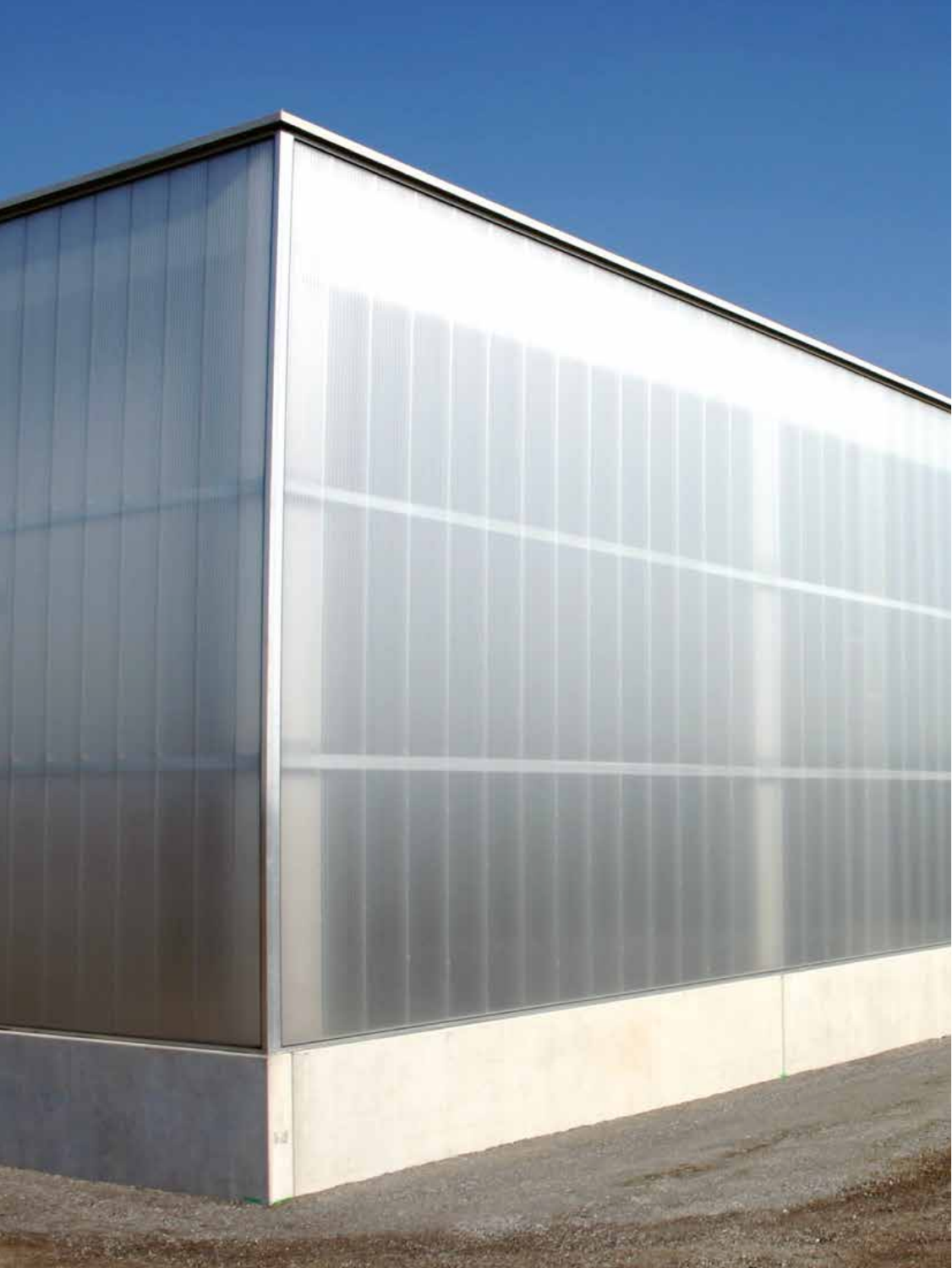## INDEX

| <b>INTRODUCTION</b>                             |   |
|-------------------------------------------------|---|
| LEXAN™ THERMOCLICK™ sheet mechanical properties | ൳ |
| <b>GENERAL GUIDELINES</b>                       |   |
| Installation guidelines                         |   |
| Wind and Snow Loading                           | q |
| <b>INSTALLATION GUIDELINES</b>                  |   |

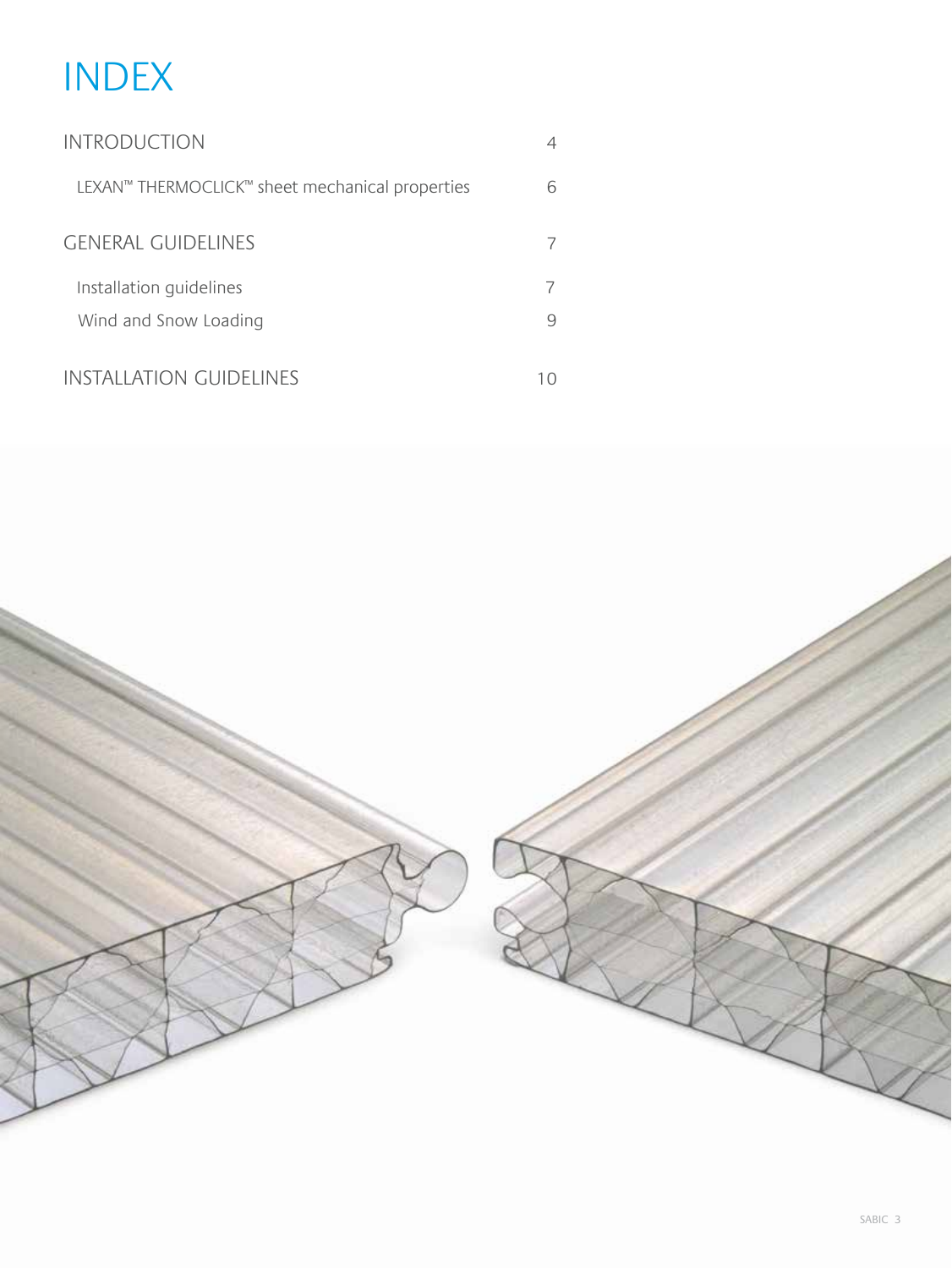## INTRODUCTION

## LEXAN™ POLYCARBONATE

LEXAN™ polycarbonate is a unique engineering thermoplastic which combines a high level of mechanical, optical and thermal properties. When extruded in multi-wall sheet form, its optical and impact properties in particular render this material a strong candidate for a wide range of glazing applications.

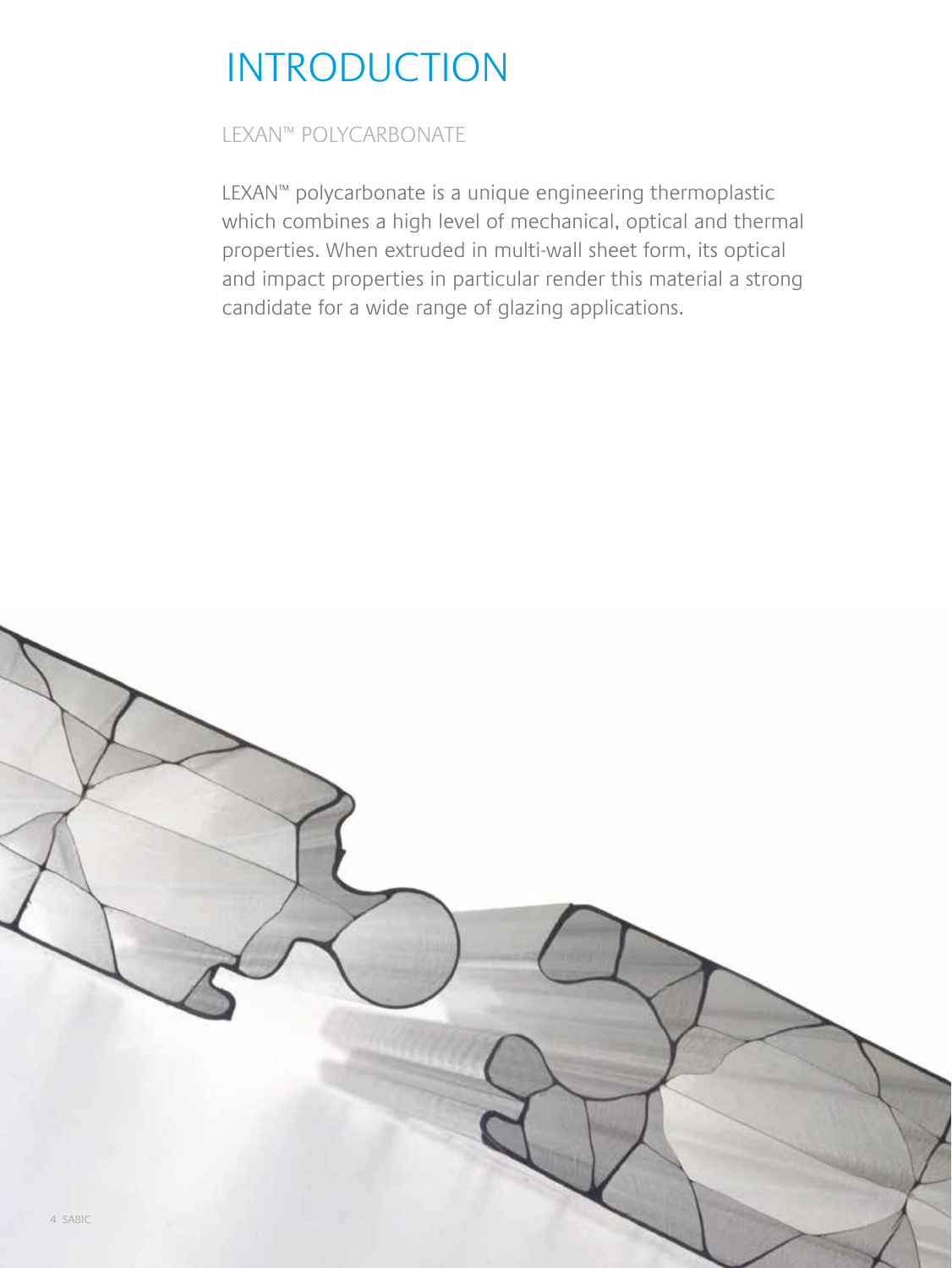## LEXAN™ THERMOCLICK™ SHEET

LEXAN™ THERMOCLICK™ sheet LTC404X4000, is an impact resistant, energy-saving multi-wall sheet with profiled tongue and groove connection, including a groove for double sided tie on the inside. This inter-connecting system eliminates the need for vertical profiles, thereby saving costs and enhancing aesthetics.



#### LEXAN™ THERMOCLICK™ sheet LTC404X4000 offers

- Unique four wall with X-structure
- UV protected outer surface
- Good light transmission and light diffusion characteristics
- Extremely high stiffness
- Excellent thermal insulation of 1.27 W/m<sup>2</sup> K
- High impact strength
- Long-term limited warrantyed weather resistance
- Easy and fast installation
- Wide range of colors and aesthetic effects

| <b>Property Profile</b>               | Value                        | <b>Test Method</b>  |
|---------------------------------------|------------------------------|---------------------|
| Panel width ctc                       | 500 mm ±2.5 mm               |                     |
| Standard length                       | $\leq 6$ meter -0 +20 mm     |                     |
|                                       | $> 6$ meter -0 +30 mm        |                     |
| Panel total thickness                 | 40 mm ±0.8 mm                |                     |
| Weight                                | 4 kg/m <sup>2</sup> $\pm$ 5% |                     |
| Hail impact                           | diam. 20 mm $v = 21m/sec$    | <b>TNO Test</b>     |
| Temperature resist.                   | $-40$ up to $+100^{\circ}$ C | <b>UL 746 BEN</b>   |
| Fire Rating                           | B, S <sub>1</sub> , d0       | EN13501             |
| U-Value                               | 1.27 W/m <sup>2</sup> K      | ISO 10077 (EN673)   |
| Sound insulation                      | 21dB                         | EN ISO 10140-2:2010 |
| Coeff, of linear<br>thermal expansion | $7 \times 10^{-5}$ 1/K       | ISO 11359-2         |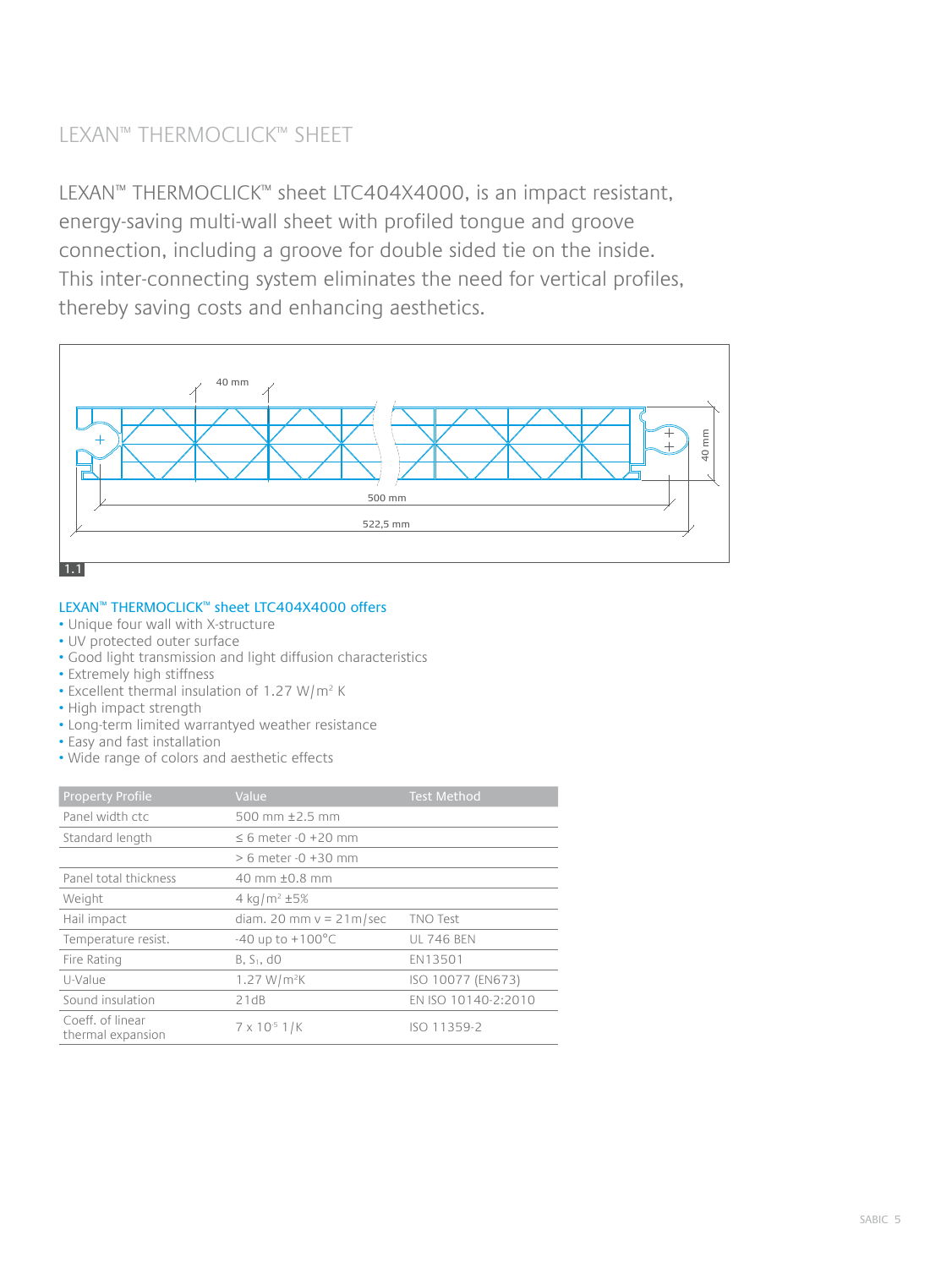### LEXAN THERMOCLICK SHEET MECHANICAL PROPERTIES

#### Impact Strength

LEXAN THERMOCLICK sheet has outstanding impact performance over a wide temperature range of -40°C to +100°C. The product has been shown capable of withstanding many kinds of extreme weather, storms, hailstones, snowfall and ice formation.

#### Hail simulation

As a glazing material LEXAN THERMOCLICK sheet is subject to extremes of weather; storms, hailstones, wind, snowfalls and ice formation. Under these conditions, the product is virtually unbreakable and is able to withstand the subsequent temperature change to sunny conditions without breaking or buckling.

In a test developed by the Dutch Testing Institute TNO, samples of LEXAN THERMOCLICK sheet have been subjected to simulated hailstones of varying diameters without significant damage. Polyamide balls of varying diameters are shot at the surface of the THERMOCLICK sample using a pressurized airgun.



In practice, hailstones with a diameter of 20 mm can reach a terminal velocity of 21m/s. Under these conditions, traditional roof glazing materials such as glass and acrylic fail.

It should be noted that when the glass and the acrylic are tested, their failure characteristics are typically brittle, while the LEXAN THERMOCLICK sheet shows ductile behavior - upon impact the ball will leave indentations but the sheet will not break.

Hail Simulation Test Results Simulation Material Velocity with ball diameter 20 mm Acrylic multi-wall sheet  $t=16$  mm  $t=16$  mm Float glass  $t=4$  mm  $10$  m/s LEXAN THERMOCLICK sheet t=40 mm 21 m/s Equilibrium velocity of hail 21 m/s

#### UV protection

LEXAN THERMOCLICK sheet has one proprietary UV protected surface to help protect the system against the degrading effects of ultra violet radiation of sunlight and promotes long-term optical quality under many kinds of severe weather conditions. This UV protected surface, indicated on the masking, should always face outwards.

#### Light / solar transmission properties

Solar heat gain within a building is caused by heat input from radiation emitted from the sun. Sunlight entering the building heats the air both directly and through absorption by the framework, furniture, etc. and is released as infrared energy. In combination with the insulating properties of LEXAN THERMOCLICK sheet, this prevents heat escaping faster than it is created causing a temperature increase, the so-called 'green-house effect'. The temperature can be controlled by venting, often in combination with specially tinted opal white or LEXAN THERMOCLICK Solar Control IR™ sheet which contains a proprietary additive which selectively absorbs the near infrared region of the light. LEXAN THERMOCLICK sheet is therefore available in many different colors or with IR additives which both cut down the brightness of sunlight to a pleasing level and reduces heat build up inside the building. Calculations for solar heat input through glazing are normally based on data published in "The Institution of Heating and Ventilating Engineers Guide Book". These calculations are based on clear glass and correction factors or shading coefficients and are then applied when alternative glazing materials are used.

#### THERMOCLICK colors

| iga<br>jet<br>in<br><u>ግ</u> ።<br>$\sim$<br>чą,<br>т<br>$\cup$<br>ť<br>of the<br>ㅎ<br>ptal<br><b>College</b><br>7 m<br>G<br>G<br>iei<br>O<br>$\overline{u}$<br>œ<br>$\overline{\mathbb{C}}$<br>$\overline{\sigma}$<br>iā,<br>$\overline{\circ}$<br>G<br>G<br>va,<br>≂<br>Ù<br>○<br>$\overline{C}$<br>$\sim$ |
|-------------------------------------------------------------------------------------------------------------------------------------------------------------------------------------------------------------------------------------------------------------------------------------------------------------|
|-------------------------------------------------------------------------------------------------------------------------------------------------------------------------------------------------------------------------------------------------------------------------------------------------------------|

| LTC404X4000        |                 |     |     |     |      |      |
|--------------------|-----------------|-----|-----|-----|------|------|
| Clear              | 112             | 59% | 56% | 64% | 0.64 | 0.73 |
| Opal white         | <b>WH7A092X</b> | 50% | 48% | 57% | 0.57 | 0.66 |
| Blue               | BL6C024T        | 20% | 38% | 51% | 0.51 | 0.58 |
| Green              | GN7C018T        | 46% | 44% | 55% | 0.55 | 0.63 |
| Purple             | VT5C010T        | 15% | 41% | 54% | 0.54 | 0.62 |
| Red                | RD7C005T        | 27% | 44% | 56% | 0.56 | 0.64 |
| Orange             | OR6C012T        | 34% | 42% | 59% | 0.59 | 0.68 |
| Yellow             | <b>YW9C007T</b> | 59% | 52% | 61% | 0.61 | 0.70 |
| <b>LTCIR404X40</b> |                 |     |     |     |      |      |
| Green              | GN8B038T        | 38% | 23% | 40% | 0.40 | 0.46 |
| Grey               | GY5B422T        | 14% | 13% | 32% | 0.32 | 0.37 |
| Blue               | BL8B089T        | 23% | 19% | 37% | 0.37 | 0.42 |

Light Transmission (LT) and Direct Solar Transmission (Direct ST) acc. EN 410 as measured on 600 mm ™ 600 mm samples

\*\*\* Total Solar Transmission (Total ST) acc. EN 410 is the total solar energy that enters the interior of a building

Solar heat gain coefficient or g-value is the total solar energy that enters the interior of a building, divided by 100

## Shading coefficient or b-value is the ratio of the total solar energy that enters the interior of a building with a given material and the total solar energy that enters the interior of a building with a standard 3 mm glass panel

\*\* SABIC offers a Ten Years Limited Warranty on LEXAN THERMOCLICK sheet covering loss of strength or impact due to weathering.

\*\*\* SABIC offers a ten year limited written warranty on LEXAN THERMOCLICK sheet covering discoloration, loss of light transmission and loss of impact strength due to weathering as more specifically defined in such warranty. Please consult your local distributor or SABIC Sales Office for more details.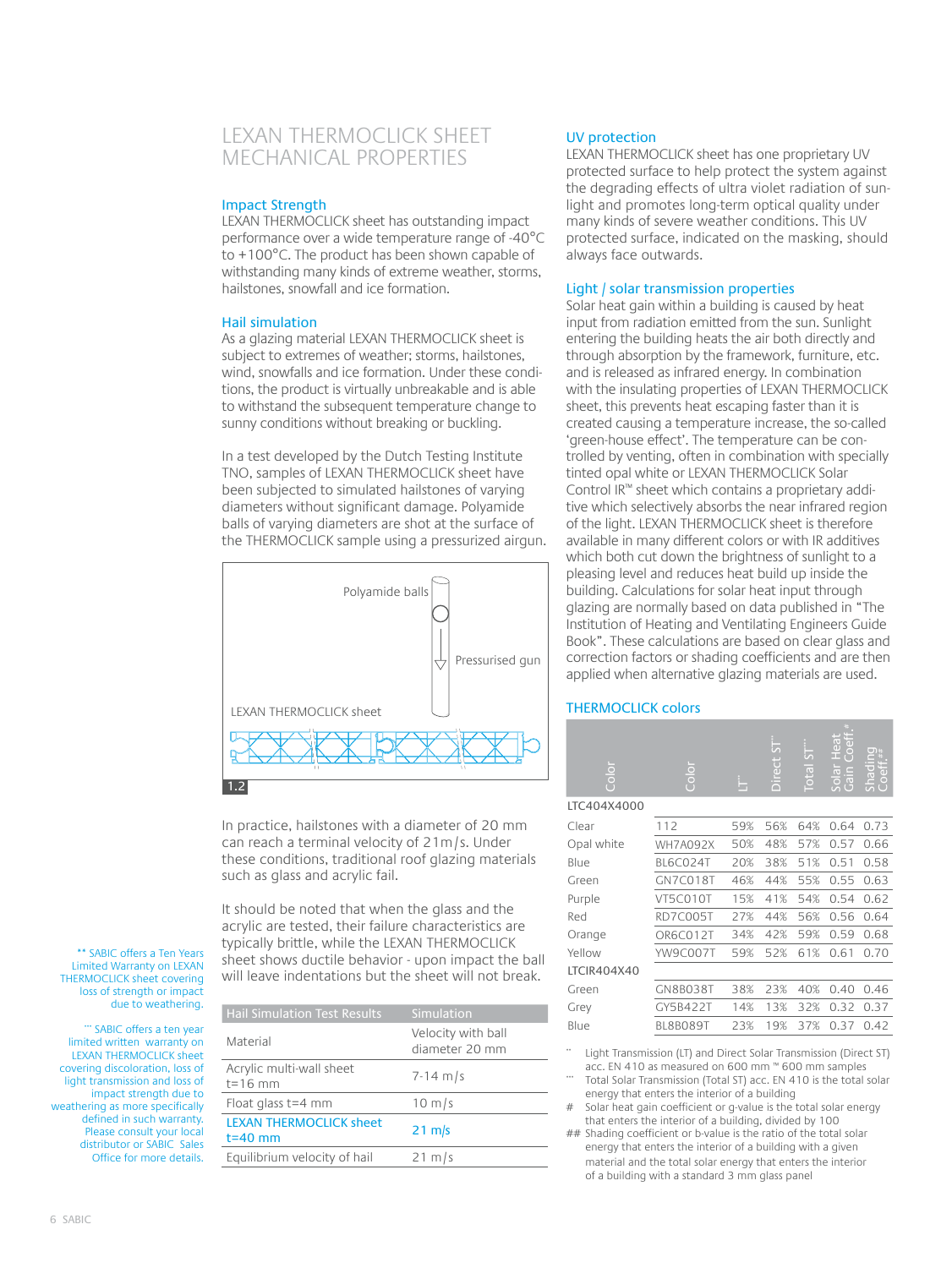## GENERAL GUIDELINES

#### Thermal insulation

The multi-wall structure of LEXAN THERMOCLICK sheet offers potential advantages where thermal insulation is a major consideration. The amount of energy transmitted through the material per square meter and per degree temperature difference, referred to as U-Value, is only 1.27 W/m2K.

#### Temperature resistance

LEXAN THERMOCLICK sheet is characterized by its excellent retention of impact strength and stiffness at elevated temperatures, even over an extended period. LEXAN THERMOCLICK sheet has a continuous use temperature rating of -40°C up to +100°C.

#### Fire test performance

LEXAN THERMOCLICK sheet has good fire performance in accordance with many national fire standards. More detailed information is available from SABIC's service center or your local authorized dealer.

#### **Storage**

LEXAN THERMOCLICK sheet should be stored and protected against atmospheric influences like sun, rain, etc. Care should be exercised when handling and transporting LEXAN THERMOCLICK sheet in order to prevent scratches on the panel surface and damage to the panel edges.

#### Sawing

LEXAN THERMOCLICK sheet can be cut easily and accurately with most standard workshop equipment. This includes common circular, hand and hacksaws both with fine-toothed blades. The panel should be clamped to the worktable to avoid undesirable vibration and the sawdust should be blown out of the channels.

## INSTALLATION GUIDELINES

#### Sealing recommendations

In order to minimize moisture build-up and dust contamination inside the channels, edge sealing of the open ended channels is very important. An impermeable tape and a perforating venting tape have been developed by the company Multifoil. Both tapes are available via your local authorized dealer.

#### Standard glazing

For standard glazing applications it is generally recommended to seal the top end channels with an impermeable tape and the bottom end channels with an anti-condensation venting tape. A clearance between the bottom panel end and the sash profile platform helps allow for condensation drainage.

#### Specific conditions

In extremely dusty environments such as sawmills, welding stations, etc., it is usually advisable to seal both the top and bottom channel ends with an impermeable tape.

#### Thermal expansion allowance

Take into account a clearance of approximately 3 mm per linear meter between panel top edge and top glazing profile platform, and between the first and last panel side and side glazing profile platform. This thermal expansion clearance is already taken into account when using the special developed top and bottom glazing profiles indicated in this chapter.





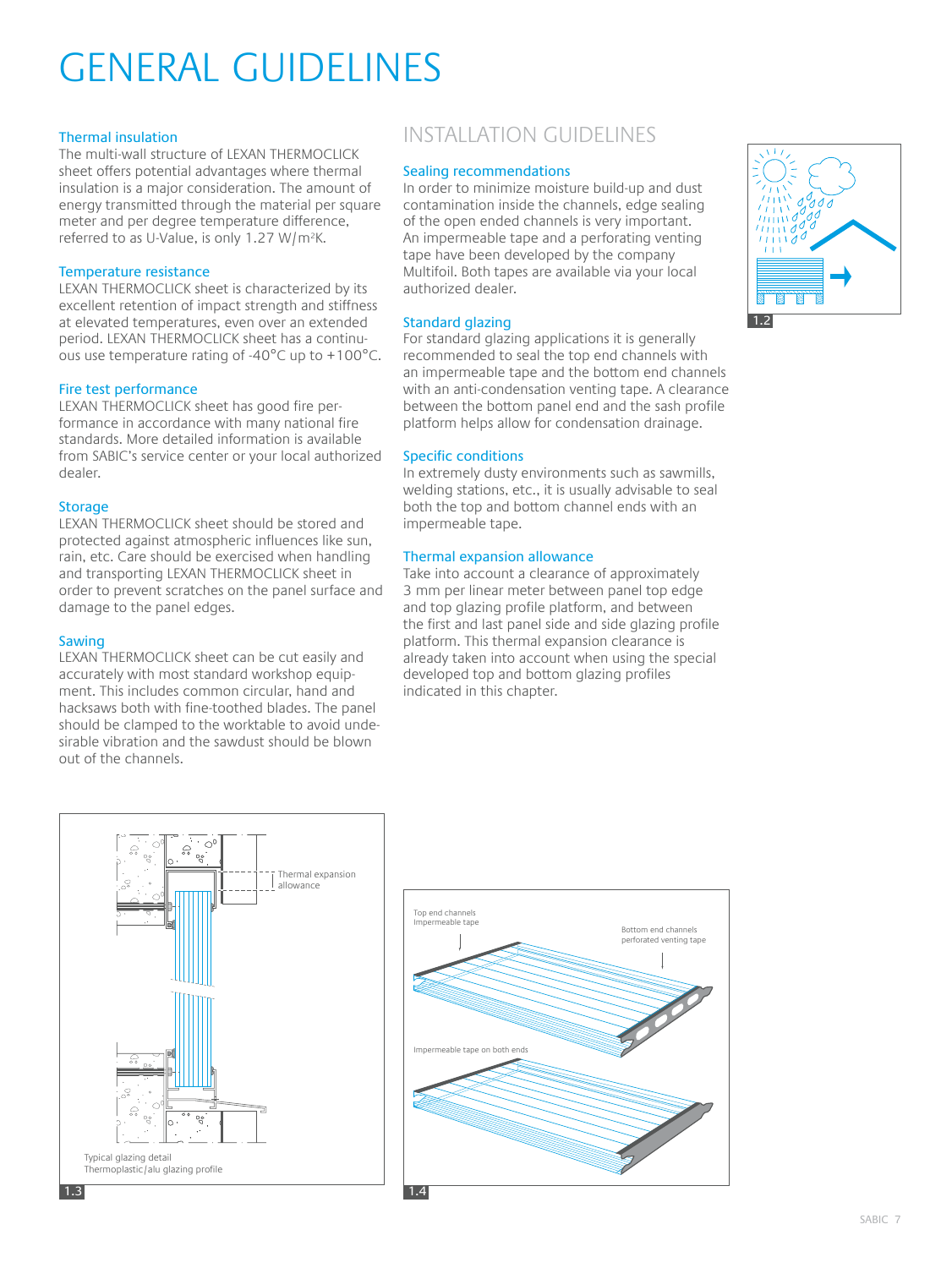### LEXAN™ SHEET CLEANING RECOMMENDATIONS

These cleaning recommendations apply to all LEXAN polycarbonate sheet products, including, but not limited to, LEXAN solid sheet and signs, LEXAN coated MARGARD™ sheet and LEXAN multiwall sheet. Periodic cleaning using correct procedures can help to prolong service life. For cleaning, it is recommended that the following instructions be adhered to:

#### Cleaning Procedure for Small Areas – Manual

- 1. Gently wash sheet with a solution of mild soap and lukewarm water, using a soft, grid-free cloth or sponge to loosen any dirt or grime.
- 2. Fresh paint splashes, grease and smeared glazing compounds can be removed easily before drying by rubbing lightly with a soft cloth using petroleum ether (BP65), hexane or heptane. Afterwards, wash the sheet using mild soap and lukewarm water.
- 3. Scratches and minor abrasions can be minimized by using a mild automobile polish. We suggest that a test be made on a small area of LEXAN sheet with the polish selected and that the polish manufacturer's instructions be followed, prior to using the polish on the entire sheet.
- 4.Finally, thoroughly rinse with clean water to remove any cleaner residue and dry the surface with a soft cloth to prevent water spotting.

#### Cleaning Procedure for Large Areas - Automated

1. Clean the surface using a high-pressure water cleaner (max. 100bar or 1,450psi) and/or a steam cleaner.

We suggest that a test be made on a small area, prior to cleaning the entire sheet.

2. Use of additives to the water and/or steam should be avoided.

#### Other Important Instructions for All LEXAN sheets:

- Never use abrasive or highly alkaline cleaner on LEXAN polycarbonate materials.
- Never use aromatic or halogenated solvents like toluene, benzene, gasoline, acetone or carbon tetrachloride on LEXAN polycarbonate materials.
- Use of incompatible cleaning materials with LEXAN sheet can cause structural and/or surface damage.
- Contact with harsh solvents such as methyl ethyl ketone (MEK) or hydrochloric acid can result in surface degradation and possible crazing of LEXAN sheet.
- Never scrub with brushes, steel wool or other abrasive materials.
- Never use squeegees, razorblades or other sharp instruments to remove deposits or spots.
- Do not clean LEXAN polycarbonate in direct sunlight or at high temperatures as this can lead to staining.
- For all mentioned chemicals consult the manufacturer's material safety datasheet (MSDS) for proper safety precautions.

#### Additional Important Considerations for Multiwall, Corrugated and Sign sheet:

- Cleaners and solvents generally recommended for use on polycarbonate are not necessarily compatible with the UV-protected surfaces of LEXAN multiwall, corrugated and sign polycarbonate materials.
- Do not use alcohols on the UV-protected surfaces of LEXAN sheet.
- Never clean the Dripgard surface of LEXAN multiwall and corrugated sheets

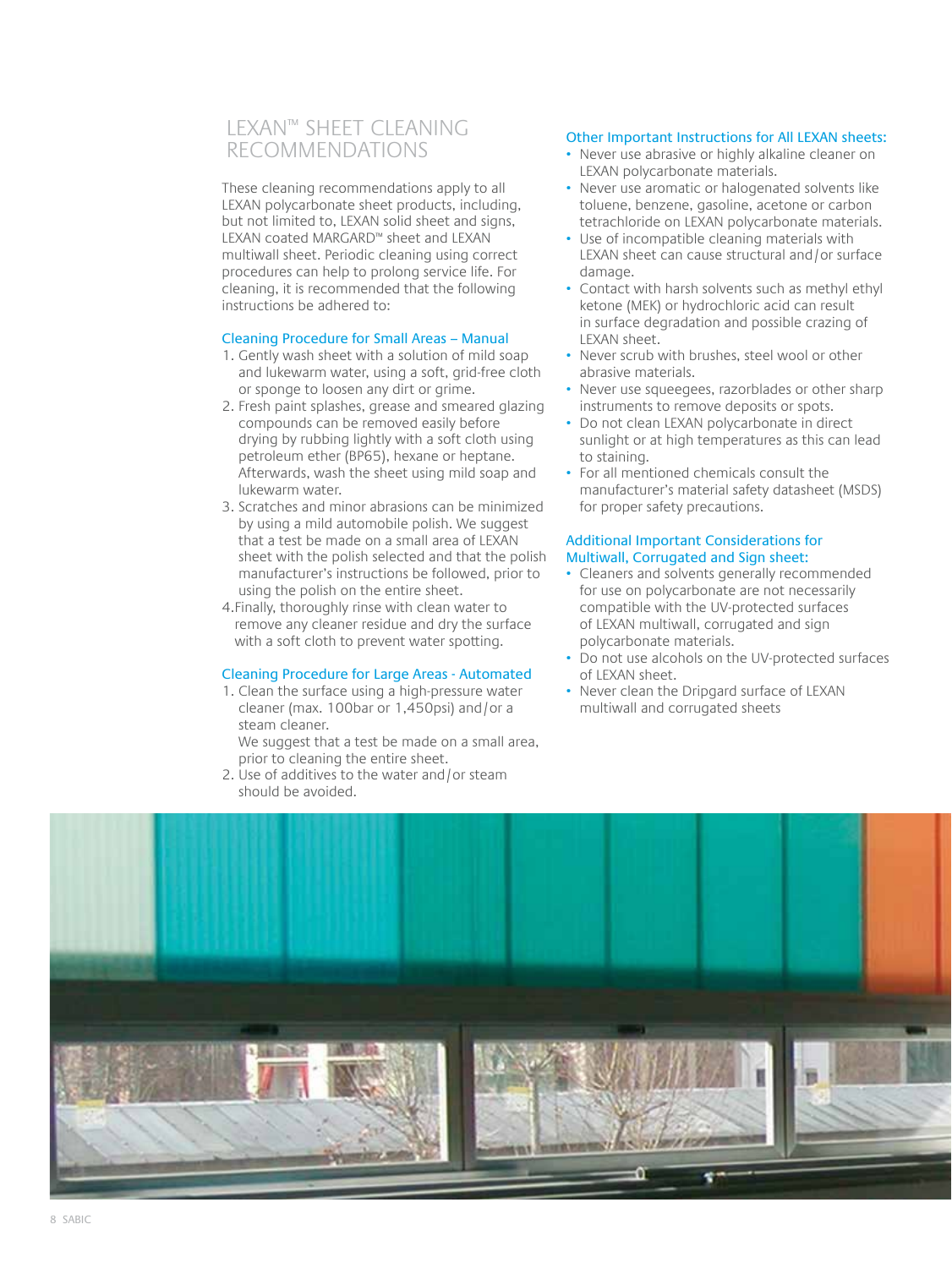## WIND AND SNOW LOADING

#### Dynamic wind pressure

The wind speed is used to determine the actual loading upon the glazing panels. In mathematical terms, the pressure loading is calculated by multiplying the square of the design wind speed by 0.613.

#### $p = KV^2$

Where  $p =$  dynamic wind pressure in N/m<sup>2</sup> K = 0.613  $V =$  design wind speed in meters/second

#### Values of p in SI units (N/m2)

| Wind<br>speed | Wind<br>pressure | Wind<br>speed | Wind<br>pressure |
|---------------|------------------|---------------|------------------|
| m/s           | N/m <sup>2</sup> | m/s           | N/m <sup>2</sup> |
| 10            | 61               | 40            | 981              |
| 15            | 138              | 45            | 1240             |
| 20            | 245              | 50            | 1530             |
| 25            | 383              | 55            | 1850             |
| 30            | 552              | 60            | 2210             |
| 35            | 751              | 65            | 2590             |

#### The Beaufort scale transforms wind into static pressure

| Wind                         |     | Light Moderate Strong Storm |                |  |
|------------------------------|-----|-----------------------------|----------------|--|
| Speed (km/h)                 | 20. | 40-60                       | 80-100 120-140 |  |
| Speed (m/sec)                | 6.  | 11-17                       | 22-28 33-39    |  |
| Static pressure $(N/m^2)$ 20 |     | 80-170 300-480 680-950      |                |  |

#### Pressure coefficient

To allow for local fluctuations in the acceleration/ deceleration of the wind by building or glazing geometry, it is necessary to include an appropriate pressure coefficient. Determining pressure coefficients requires knowledge of

- Form and type of building
- Height of glazing
- Shape of glazing e.g.
	- flat vertical
		- inclined roofing
		- curved glazing

The wind loading is obtained by multiplying the dynamic wind pressure by the pressure coefficient. The total wind loading can be positive indicating a wind pressure load or negative indicating a wind suction load. Detailed pressure coefficient values can be found in the appropriate national building norms.

#### Snow loading

Snow loading on the roof glazings can be considered equivalent to a vertically, uniformly distributed load, acting per m<sup>2</sup> of the horizontal projection of the glazing. A roof made of LEXAN THERMOCLICK sheet does not permit immediate melting of the snow, due to its excellent thermal insulation, and therefore the load produced by the snow must be carefully taken into consideration.

Indicative snow weights per centimeter of height are as follows

- fresh snowfall 0.8-1.9 kg/m2 per cmh
- wet snowfall 2-8 kg/m<sup>2</sup> per cmh

Snow loading factors can be obtained from the appropriate local building norm.

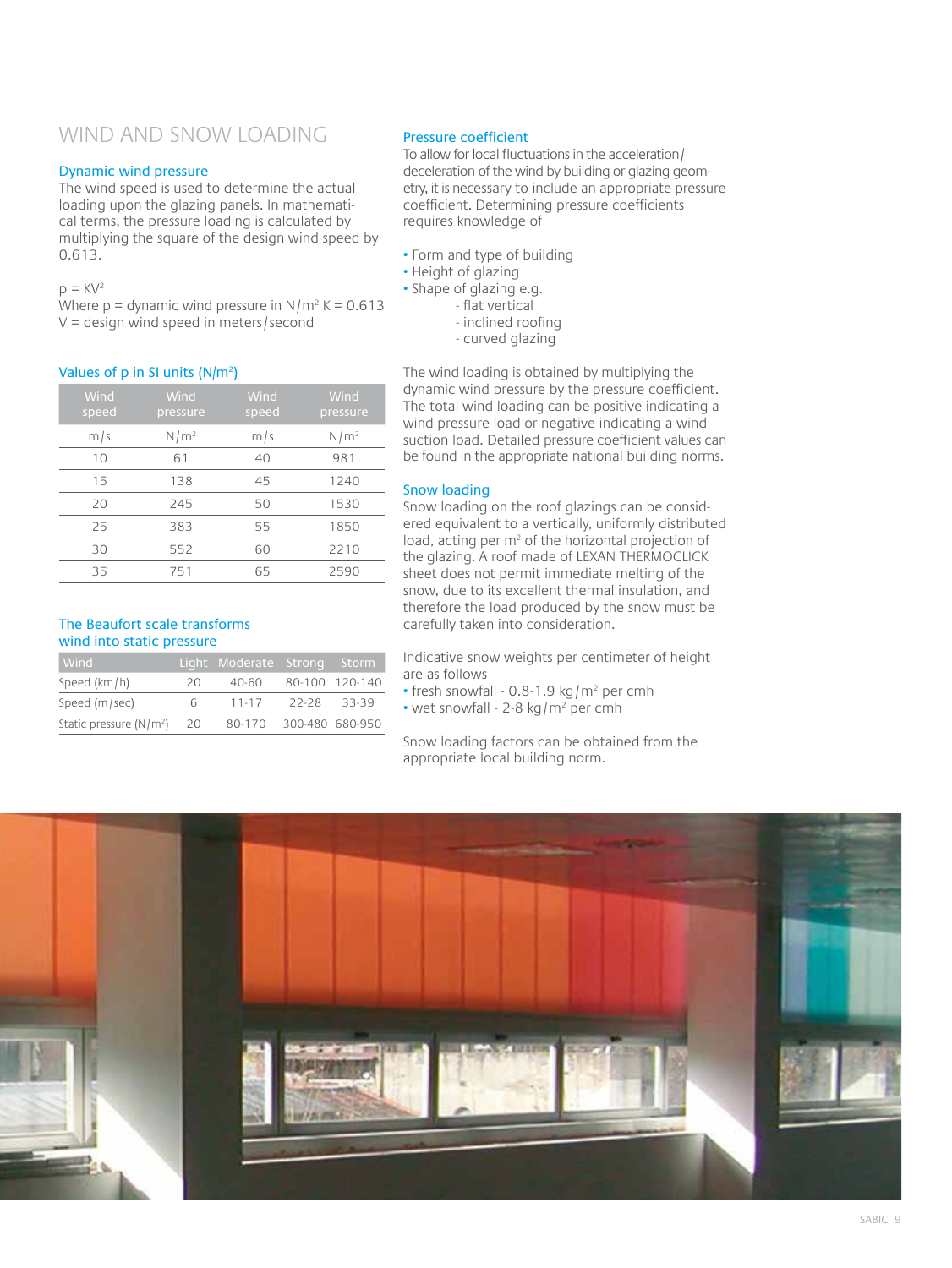## INSTALLATION GUIDELINES

#### Vertical wall glazing

This chapter illustrates some glazing proposals using commercially available aluminum glazing profiles which have been proven to be successful in combination with LEXAN THERMOCLICK sheet. A wide range of easy to use aluminum glazing profiles and metal fastener clips are available at the vast majority of authorized LEXAN THERMOCLICK sheet distributors and specialized installers. LEXAN THERMOCLICK sheet can be installed either from inside the building or from the outside.



#### Maximum recommended span 'H'

LEXAN THERMOCLICK sheet glazing recommendations without intermediate purlins.

| Wind suction,<br>in $N/m^2$ | Maximum recommended span<br>$'H'$ in mm |
|-----------------------------|-----------------------------------------|
| 600                         | 2400                                    |
| 900                         | 2100                                    |
| 1200                        | 1800                                    |
| 1500                        | 1600                                    |
| 1800                        | 1400                                    |





When the glazing height exceeds the maximum recommended span 'H', intermediate horizontal purlins should be used to support the LEXAN THER-MOCLICK sheet. LEXAN THERMOCLICK sheet may be fixed to these purlins using special non-rusting metal fastening clips positioned in the double sided tie on both panel sides. The distance between the horizontal intermediate purlins should not exceed the maximum recommended span dimensions 'P' as indicated in the table below.

#### Maximum recommended span 'P'

LEXAN THERMOCLICK sheet glazing recommendations with intermediate purlins and clip length of 75 mm.

| Wind suction,<br>in $N/m^2$ | Maximum recommended<br>span 'P' in mm |
|-----------------------------|---------------------------------------|
| 600                         | 2200                                  |
| 900                         | 2000                                  |
| 1200                        | 1800                                  |
| 1500                        | 1600                                  |
| 1800                        | 1400                                  |
|                             |                                       |

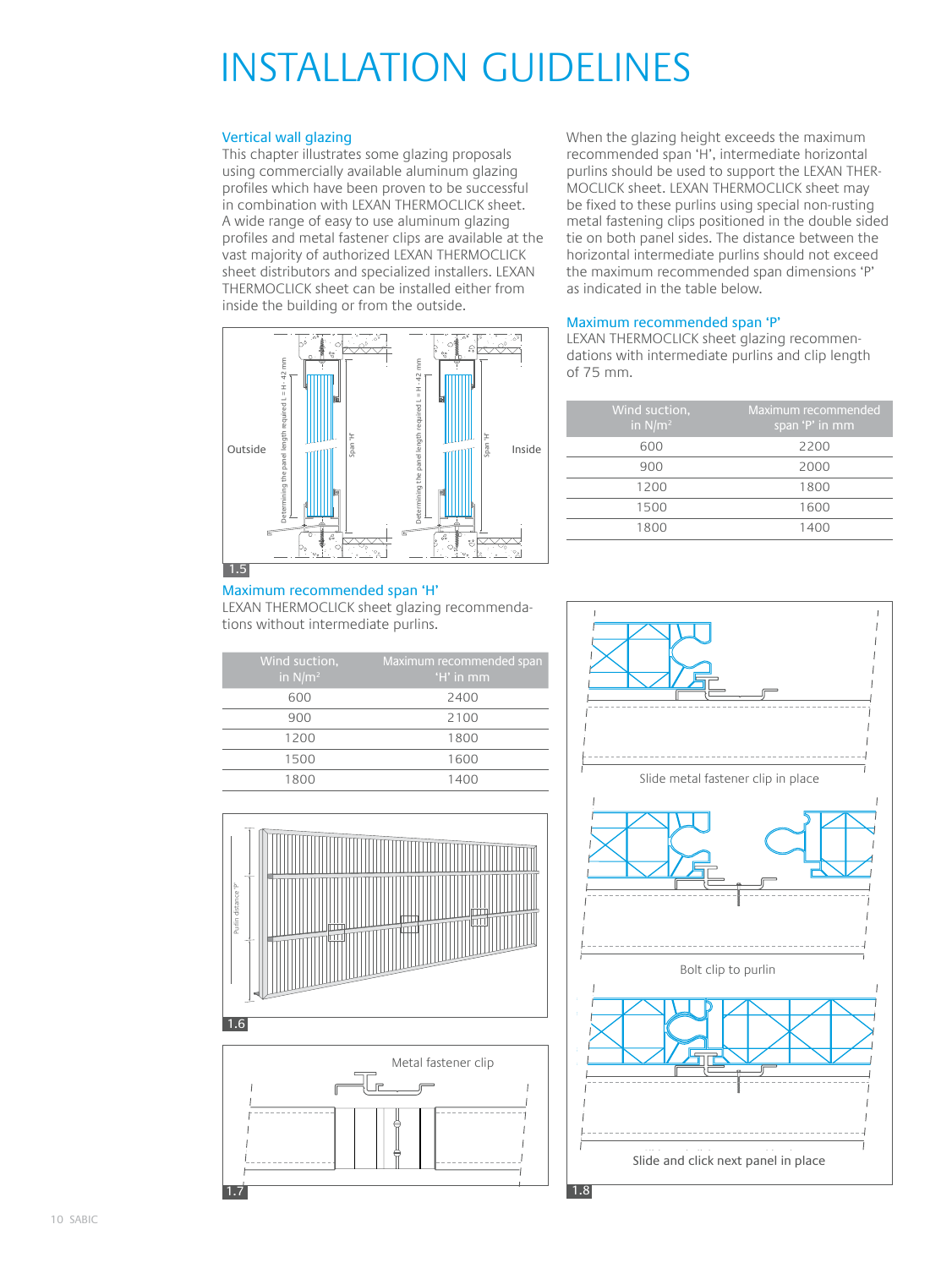#### Alternative for connecting panels

Using the aluminum top and bottom glazing profiles, bolted to the intermediate purlins is a good alternative for connecting LEXAN THERMOCLICK sheet when the glazing height exceeds the maximum allowable span 'H'.